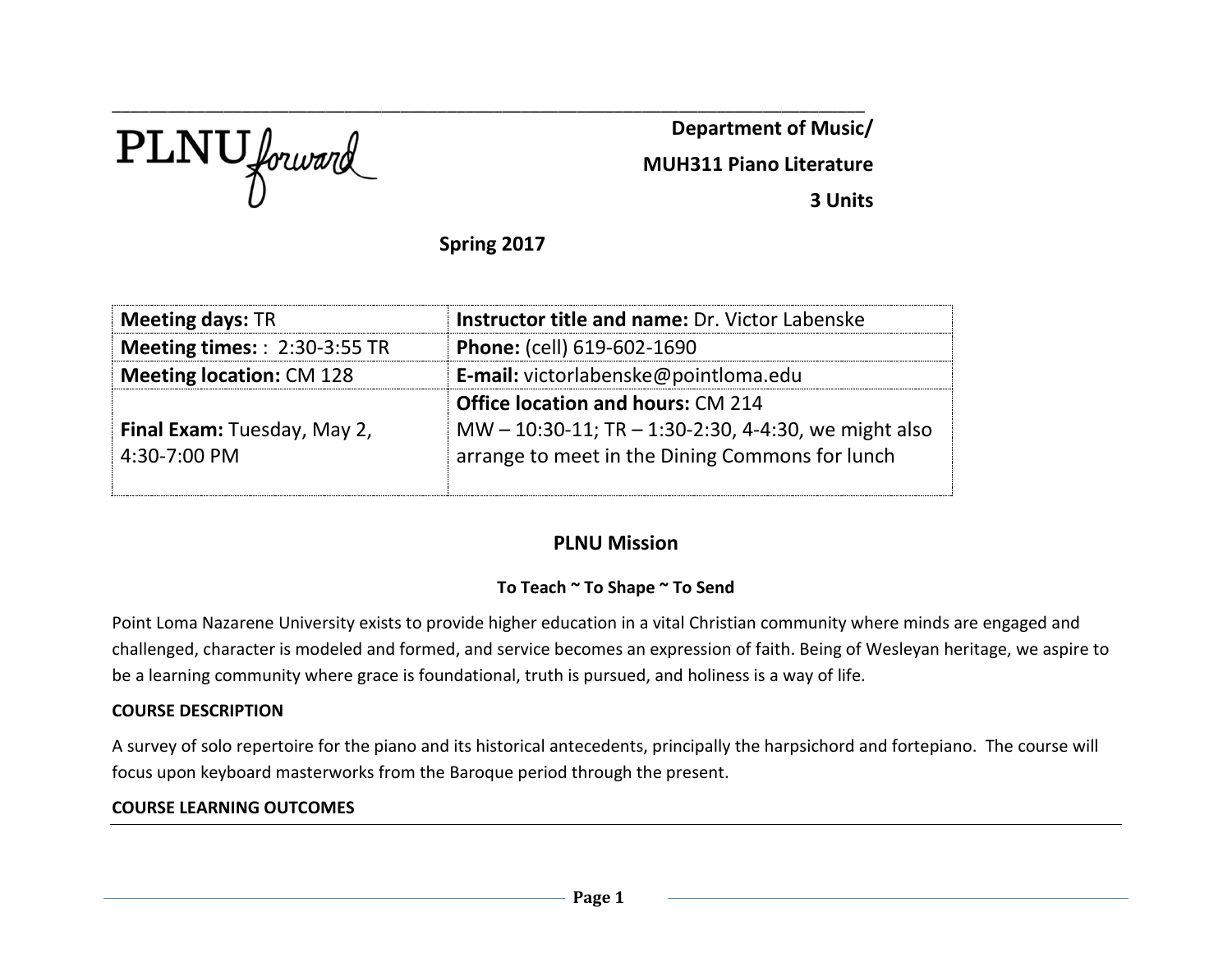- *•* Students will:
	- a. demonstrate knowledge of piano composers, their works, cataloguers and style characteristics by scoring a C or better on the short answer portion of the final examination.
	- b. assimilate essential stylistic elements by listening to keyboard music from the Baroque, Pre-Classic, Classic, Romantic, Impressionist and Modern periods, scoring a C or better of the listening portion of the final examination.
	- c. develop research, writing and performance skills through the preparation of a performance project scoring at least "basic" in writing style, and "proficient" in research.

### **COURSE ASSIGNMENTS**

LATE POLICY: **Late work will lose one letter grade for each calendar day late. Late work other will not be accepted after the next class meeting following the due date. This type of regularity allows the students to receive prompt feedback. In addition, many assignments posted on Canvas will no longer be available after the time due (Therefore, you will not be able to complete these assignments late).**

#### **Performance Project**

You will present a "lecture performance" to the class in March.

- For January 19: Choose a piece that you will study and perform during the semester with both your applied instructor and in our Piano Literature class
- For March 2: You will submit an annotated bibliography, sort of like a performer's guide, to the composition you are studying. Include books, scores, web sources and journal articles.
- For March 16, 7:00-10:00 PM: Performance Project Presentation Party (PPPP): You will have 15-minutes to perform and discuss your piece.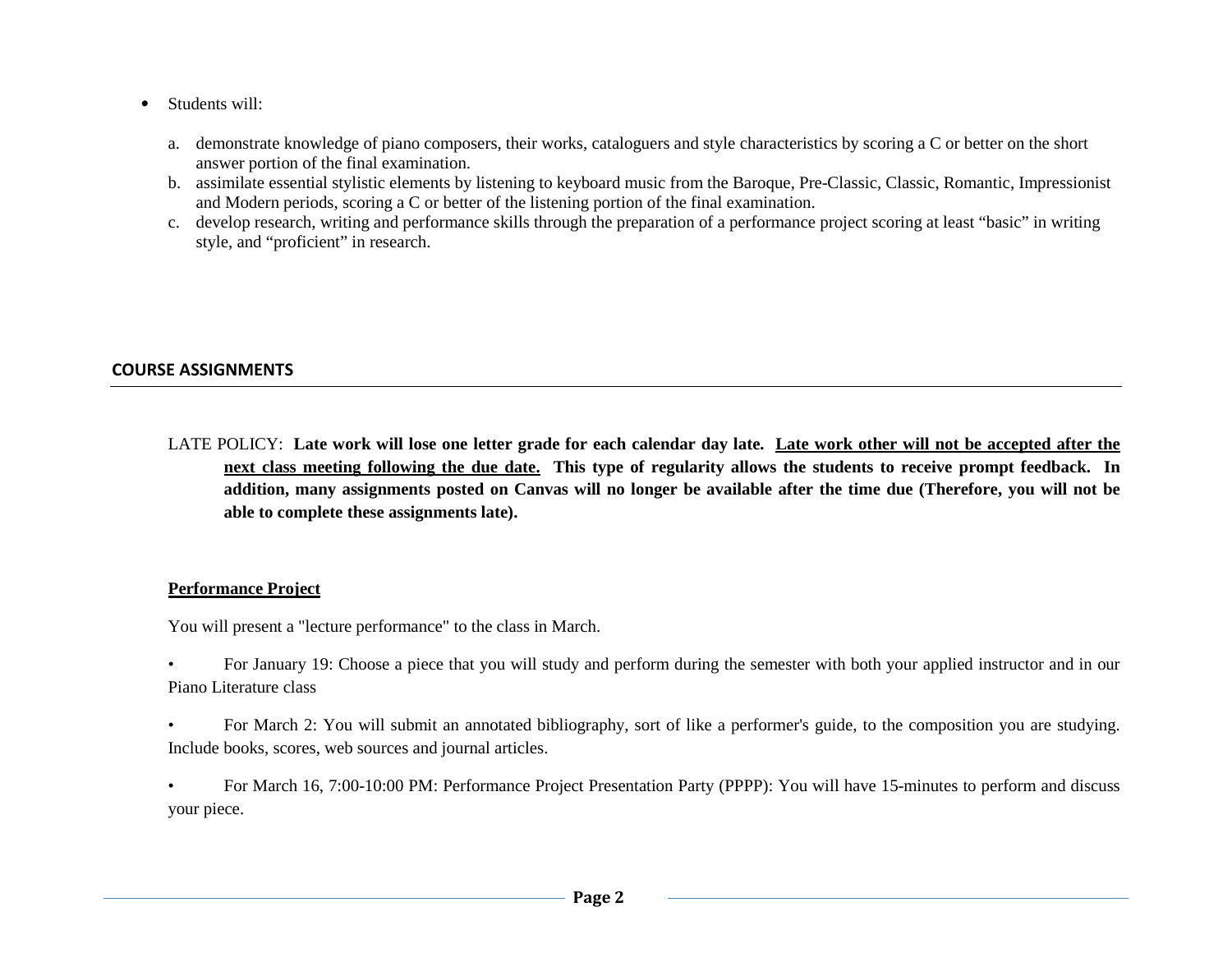You will be responsible to obtain the following information from your research and present it in your report:

- a. when was the piece written?
- b. what was happening in the composer's life at the time he/she was writing the piece?
- c. who first performed it? What was the relationship between composer and performer?
- d. where is the MS/autograph of the piece? Get a copy of the MS (may not be possible for modern works) and compare it to the performing edition. What can you learn about the composer's manner of work? How did the piece evolve?
- e. who publishes the main performing edition of this work? Who edited the main performing edition? Is the editor a scholar working on this composer's life and works? What has he/she contributed to the scholarship of this composer?
- f. who are the main scholars who are working/have worked on this composer's works?

#### **REQUIRED TEXTS AND RECOMMENDED STUDY RESOURCES**

Gordon, Stewart. A History of Keyboard Literature. New York: Schirmer Books, 1996.

## **ASSESSMENT AND GRADING**

| Grading componments (details below): | grade scale: |
|--------------------------------------|--------------|
|                                      |              |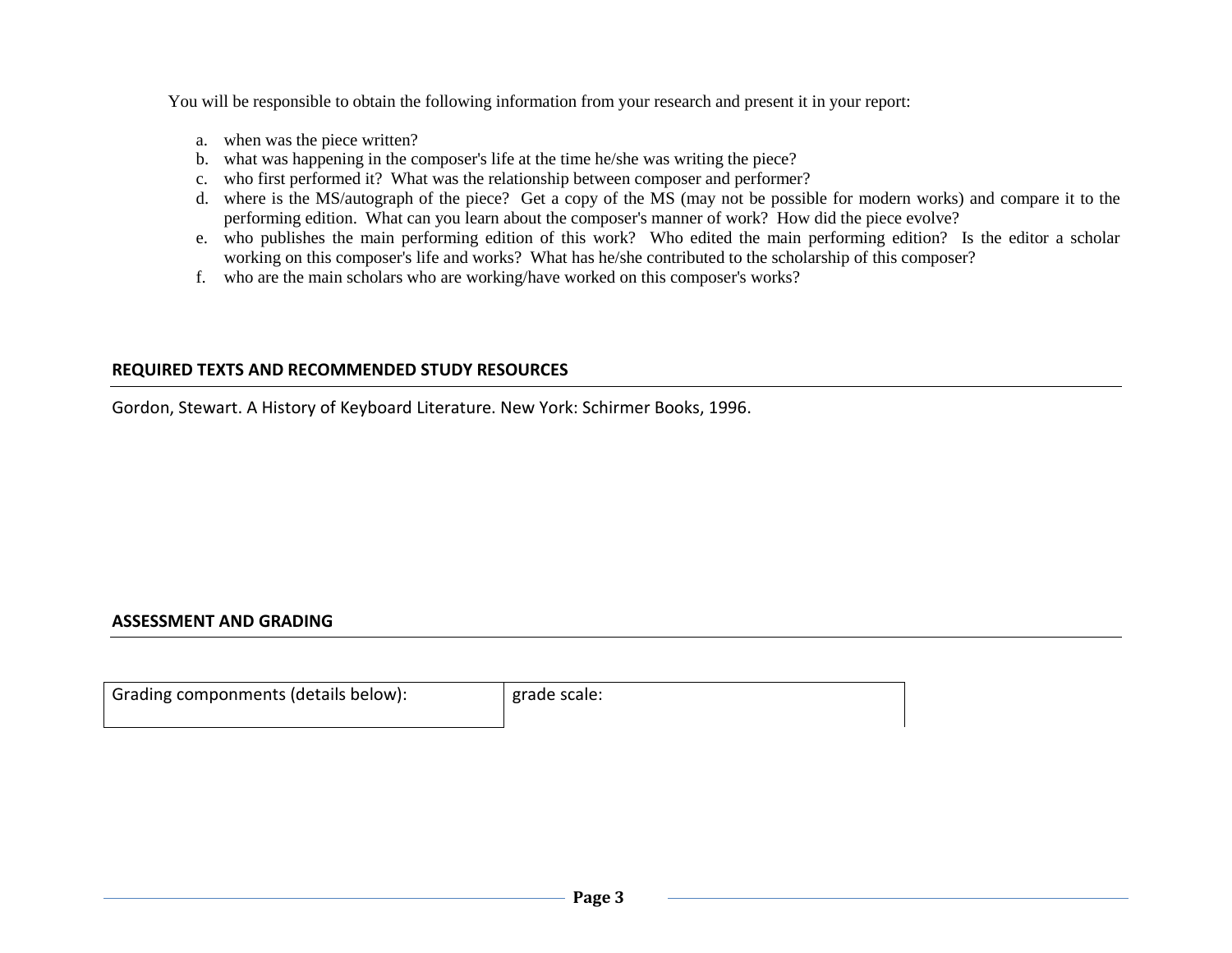| a. Quizzes, Homework, In-class Work =         | $A = 93 - 100$  | $C = 73 - 76$ |
|-----------------------------------------------|-----------------|---------------|
| 30%                                           | $A = 90 - 92$   | $C = 70 - 72$ |
| <b>b. Performance Project = 20%</b>           | $B + = 87 - 89$ | $D+ = 67-69$  |
| c. Exam $I = 16\%$                            | $B = 83 - 86$   | $D = 63 - 66$ |
| d. Exam II = $16\%$<br>e. Final Exam $= 18\%$ | $B = 80 - 82$   | $D = 60 - 62$ |
|                                               | $C + = 77 - 79$ | $F = 0 - 59$  |
|                                               |                 |               |

### **FINAL EXAMINATION POLICY**

Successful completion of this class requires taking the final examination **on its scheduled day**. The final examination schedule is posted on th[e Class Schedules](http://www.pointloma.edu/experience/academics/class-schedules) site. No requests for early examinations or alternative days will be approved.

### **PLNU COPYRIGHT POLICY**

Point Loma Nazarene University, as a non-profit educational institution, is entitled by law to use materials protected by the US Copyright Act for classroom education. Any use of those materials outside the class may violate the law.

### **PLNU ACADEMIC HONESTY POLICY**

Students should demonstrate academic honesty by doing original work and by giving appropriate credit to the ideas of others. Academic dishonesty is the act of presenting information, ideas, and/or concepts as one's own when in reality they are the results of another person's creativity and effort. A faculty member who believes a situation involving academic dishonesty has been detected may assign a failing grade for that assignment or examination, or, depending on the seriousness of the offense, for the course. Faculty should follow and students may appeal using the procedure in the university Catalog. See [Academic Policies](http://catalog.pointloma.edu/content.php?catoid=18&navoid=1278) for definitions of kinds of academic dishonesty and for further policy information.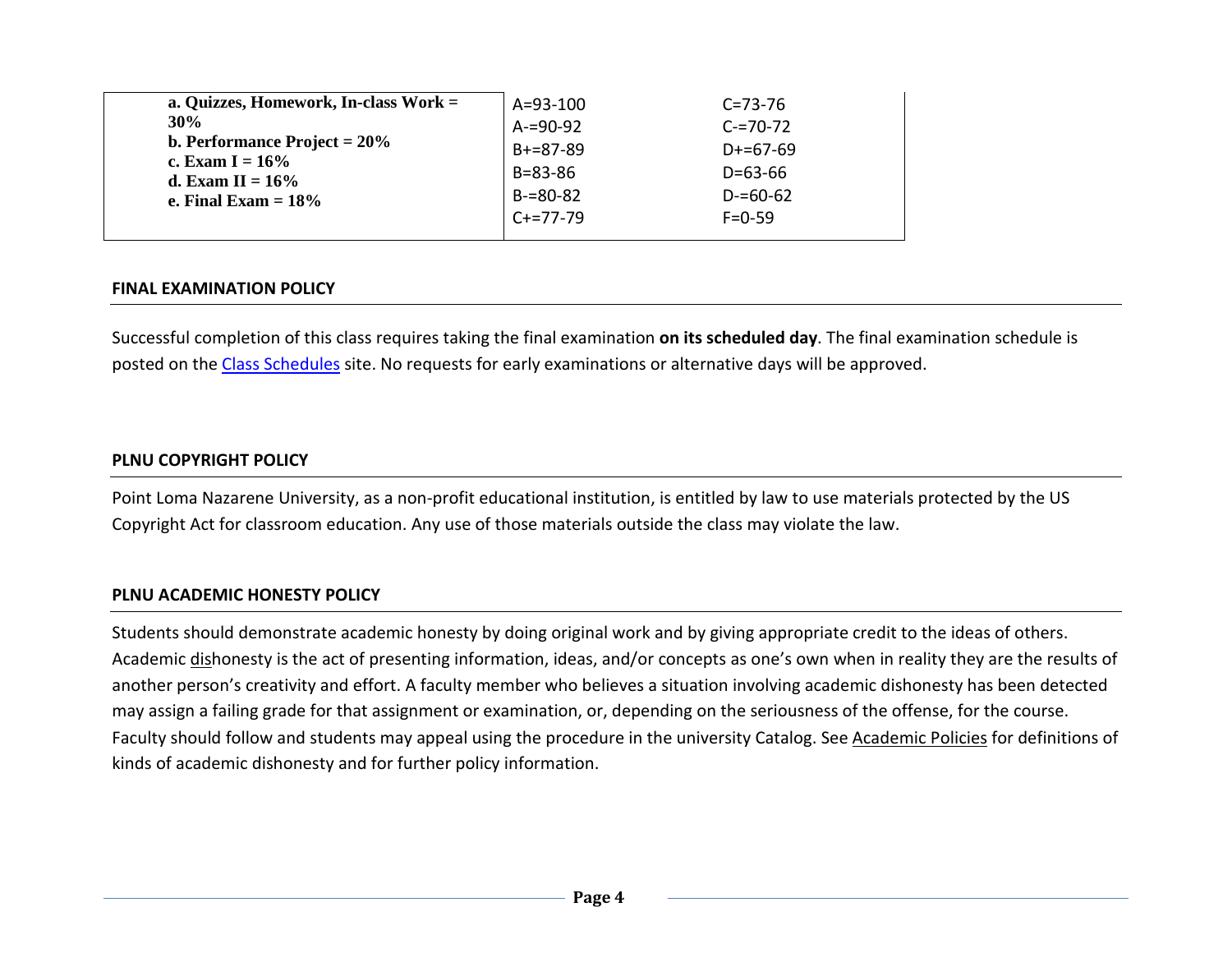### **PLNU ACADEMIC ACCOMMODATIONS POLICY**

If you have a diagnosed disability, please contact PLNU's Disability Resource Center (DRC) within the first two weeks of class to demonstrate need and to register for accommodation by phone at 619-849-2486 or by e-mail at [DRC@pointloma.edu.](mailto:DRC@pointloma.edu) See [Disability](http://www.pointloma.edu/experience/offices/administrative-offices/academic-advising-office/disability-resource-center)  [Resource Center](http://www.pointloma.edu/experience/offices/administrative-offices/academic-advising-office/disability-resource-center) for additional information.

### **PLNU ATTENDANCE AND PARTICIPATION POLICY**

Regular and punctual attendance at all classes is considered essential to optimum academic achievement. If the student is absent from more than 10 percent of class meetings, the faculty member can file a written report which may result in de-enrollment. If the absences exceed 20 percent, the student may be de-enrolled without notice until the university drop date or, after that date, receive the appropriate grade for their work and participation. See [Academic Policies](http://catalog.pointloma.edu/content.php?catoid=18&navoid=1278) in the Undergraduate Academic Catalog.

#### **CLASS SCHEDULE**

| week of: |                             | reading         | topic                |
|----------|-----------------------------|-----------------|----------------------|
| 1/9      |                             | pp. 3-15, Ch 4  | Instruments/Handel   |
| 1/16     | $1/19$ – choose perf. piece | CH <sub>4</sub> | JS Bach              |
| 1/23     |                             | CH 5-6          | Scarlatti/Haydn      |
| 1/30     |                             | CH 7-8          | Mozart/Beethoven     |
| 2/6      |                             | CH <sub>8</sub> | Beethoven/Review     |
| 2/13     | EXAM I                      | CH 9-10         | Romanticism/Schubert |
| 2/20     | Annotated bibl. due         | CH 11-12        | Mendelssohn/Schumann |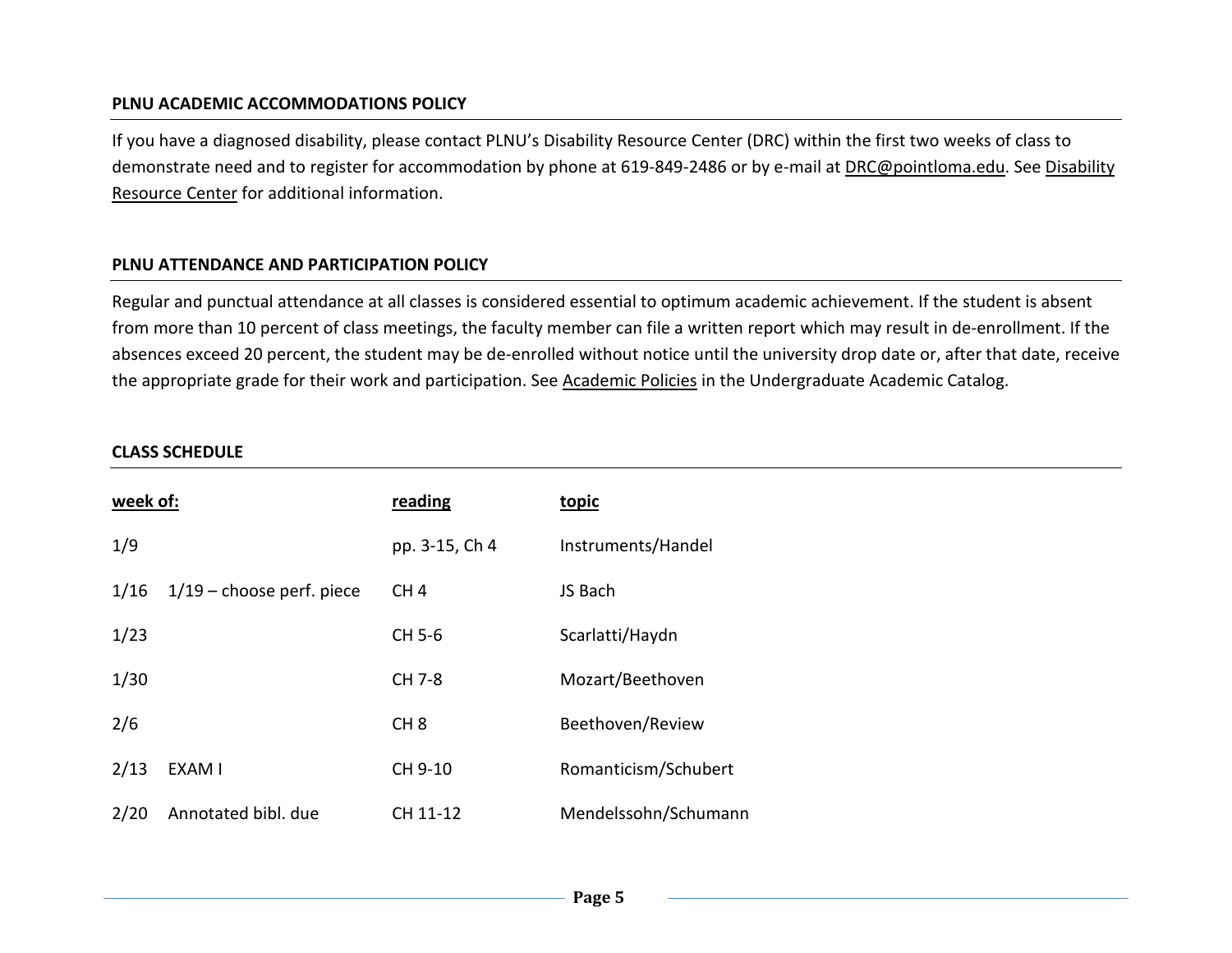| 2/27 |                        | <b>CH 13</b> | Chopin               |
|------|------------------------|--------------|----------------------|
| 3/6  | <b>SPRING BREAK</b>    |              |                      |
| 3/13 | $(3/19$ pm: PPPP)      | CH 14-15     | Liszt/Brahms         |
| 3/20 | <b>EXAM II</b>         | CH 17-18     | Debussy/Faure        |
| 3/27 | $(4/2 -$ Easter break) | <b>CH 18</b> | Ravel/Satie/Poulenc  |
| 4/3  |                        | CH 19        | Spain/Latin America  |
| 4/10 |                        | <b>CH 20</b> | Russia               |
| 4/17 |                        | CH 21-22     | Europe and Non-tonal |
| 4/24 |                        | <b>CH 23</b> | American             |

FINAL EXAM: Tuesday, May 2, 4:30-7 PM: The final examination may include all materials covered in this course. It will not be rescheduled.